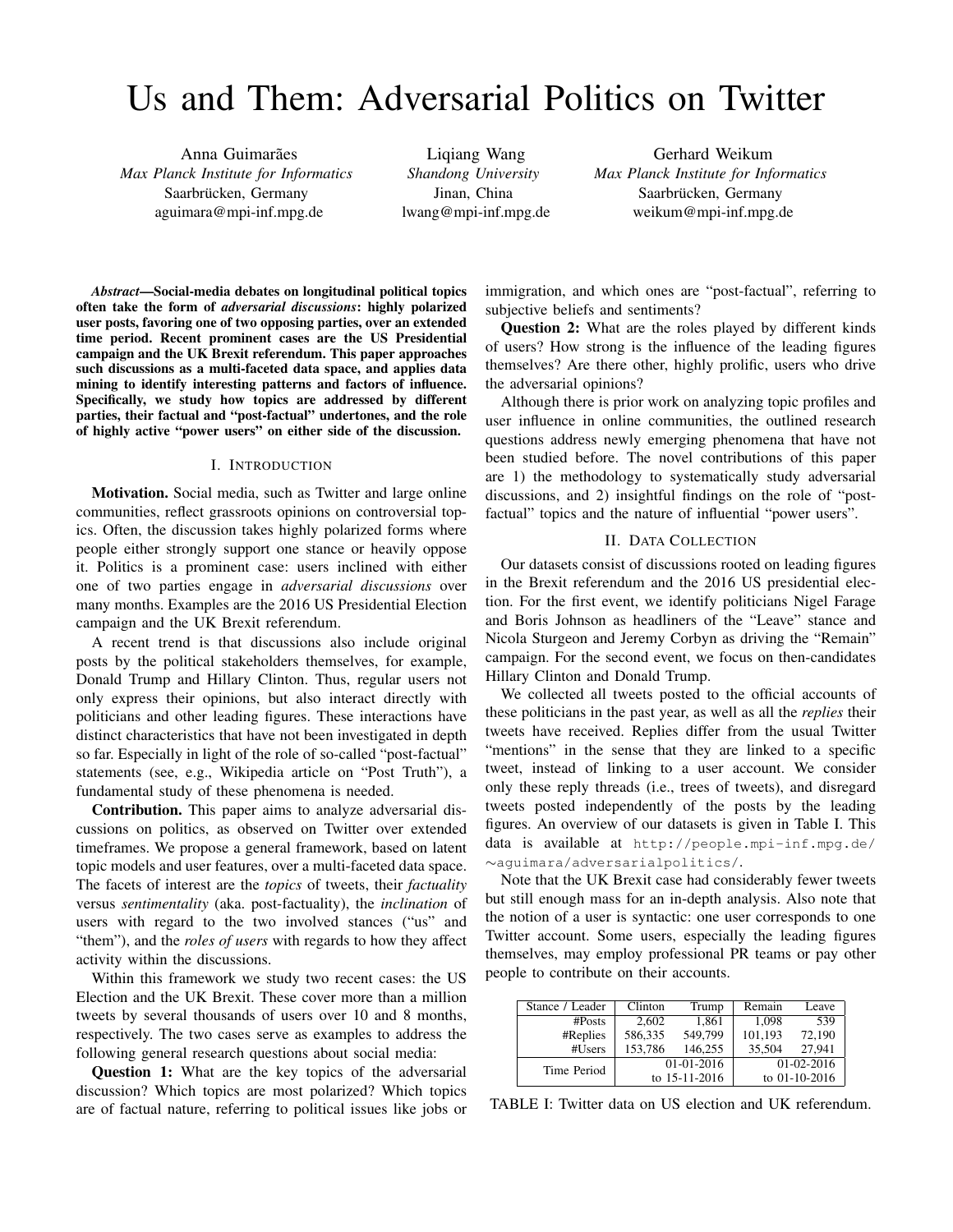| Topic                           | F/S | Salient Words                                                                                                                                         |
|---------------------------------|-----|-------------------------------------------------------------------------------------------------------------------------------------------------------|
| T0: pro Clinton                 |     | hillary, president, potus, imwithher, bernie, vote, berniesanders, love, clinton, trump, good, win, sanders, feelthebern, great, woman, hope          |
| T1: contra Clinton              |     | hillary, white, potus, house, liar, people, obama, black, lying, vote, clinton, woman, flotus, crooked, bill, corrupt, pandering, prison, billclinton |
| T2: contra Clinton              |     | benghazi, neverhillary, hillary, liar, americans, crookedhillary, potus, hillaryforprison, maga, people, killed, die, america, lies, lockherup        |
| T <sub>3</sub> : contra Clinton | э.  | hillary, trump, timkaine, lies, potus, usaneedstrump, lie, clinton, kaine, pence, truth, liar, video, lying, debate, mike pence, crooked              |
| T4: Social Issues               |     | women, rights, care, health, pay, abortion, children, life, babies, hillary, woman, kids, support, change, gay, marriage, equal, healthcare, lgbt     |
| T5: Gun Control                 |     | gun, vote, law, guns, potus, bernie, hillary, laws, berniesanders, party, voting, democrats, stop, nra, illegal, violence, control, amendment         |
| T6: FBI                         |     | hillary, emails, fbi, clinton, potus, email, criminal, jail, wikileaks, server, investigation, classified, benghazi, lies, security, corruption       |
| T7: Foreign Politics            |     | money, hillary, clinton, foundation, wall, war, street, countries, millions, saudi, isis, foreign, iraq, russia, state, iran, obama, libya            |
| T8: Economy                     |     | jobs, pay, money, taxes, tax, trump, people, class, debt, business, work, free, plan, middle, obama, raise, economy, wage, obamacare                  |
| T9: Bill Clinton                | S   | bill, women, hillary, rape, clinton, husband, trump, rapist, billclinton, child, victims, sexual, raped, victim, monica, girl, assault, wife          |
| T10: Racism                     |     | trump, racist, hillary, people, hate, white, black, kkk, supporters, vote, support, donald, bernie, blacks, racism, anti, party, bigot, violence      |
| T11: Hispanics                  | э.  | los, por, con, drudge_report_, hillary, para, una, presidente, usa, jillnothill, imwithher, clinton, pas, ser, pero, usted                            |
| T12: Trump Family               | S   | erictrump, melaniatrump, trump, donaldjtrumpjr, ivankatrump, mike_pence, happy, love, donald, melania, laraleatrump, teamtrump, great, family         |
| T13: Trump Scandal              |     | tax, returns, account, trump, delete, release, taxes, show, donald, nevertrump, hiding, trumpdelete, fraud, records, money, liar                      |
| T14: Foreigners                 |     | muslims, muslim, wall, trump, illegal, country, isis, obama, islam, america, americans, build, immigrants, refugees, terrorists, illegals, border     |
| T <sub>15</sub> : Media Bias    | S   | trump, cnn, media, hillary, polls, nytimes, poll, news, lies, people, truth, clinton, debate, donald, foxnews, facts, win, lie, rigged                |
| T <sub>16</sub> : pro Trump     | э.  | trump, cnn, foxnews, makeamericagreatagain, trump2016, megynkelly, trumptrain, fox, news, watch, debate, maga, donald, teamtrump, great               |
| T17: pro Trump                  | S   | trump, america, great, donald, president, vote, god, love, country, people, makeamericagreatagain, win, trump2016, bless, usa, good, maga             |
| T18: Republicans                |     | trump, cruz, ted, tedcruz, vote, rubio, gop, win, donald, jeb, people, jebbush, party, establishment, kasich, glennbeck, romney, bush, republican     |
| T19: contra Trump               |     | trump, man, donald, nevertrump, loser, good, people, nytimes, racist, cnn, big, sad, ass, president, tweet, stupid, hands, liar, orange               |

TABLE II: Topics and top representative keywords identified by LDA for US Election data ( $F =$  factual,  $S =$  sentimental).

| Topic                      | F/S | Salient Words                                                                                                                                       |
|----------------------------|-----|-----------------------------------------------------------------------------------------------------------------------------------------------------|
| T0: Referendum Day         |     | leave, vote, brexit, nigel, ukip, remain, referendum, cameron, voted, country, hope, farage, campaign, voteleave, win, democracy, stay              |
| T1: US Parallels           |     | nigel, realdonaldtrump, good, hillaryclinton, brexit, farage, trump, ukip, boris, britain, country, luck, hope, day, love, god, independence        |
| T <sub>2</sub> : pro Leave |     | boris, nigel, zacgoldsmith, brexit, london, farage, grassroots_out, ukip, daviddavismp, racist, change_britain, cameron, alllibertynews             |
| T3: European Union         |     | brexit, trade, leave, control, immigration, europe, free, ukip, world, borders, vote, britain, market, countries, deal, system, movement, economy   |
| T4: Immigration            |     | borders, europe, turkey, migrants, control, brexit, immigration, country, open, border, leave, countries, immigrants, free, british                 |
| T5: Foreign Politics       |     | boris, foreignoffice, johnkerry, ukun_newyork, turkey, isis, syria, war, foreign, russia, stop, erdogan, assad, mfa_ukraine, ukraine, saudi         |
| T6: Media Debates          |     | david_cameron, nigel, cameron, brexit, itv, dave, truth, farage, man, head, bbc, people, debate, itvnews, ukip, dodgy, voteleave, lies              |
| T7: Economy                |     | tax, steel, david cameron, money, industry, cameron, chinese, vote leave, china, nigel, pay, tariffs, fishing, cheap, ukip, avoidance, labour       |
| T8: UK                     |     | news, rights, human, year, foreign, aid, housing, law, article, nhs, account, build, homes, scotland, scotgov, money, labour, government, british   |
| T9: Altruism               |     | sharing, socialism, equal, virtue, failure, ignorance, envy, misery, philosophy, creed, gospel, tin, juice, women, edinburghpaper, snsgroup         |
| T10: before Cameron        |     | blair, war, tony, johnmcdonnellmp, hilarybennmp, lindamcavanmep, rcorbettmep, labour, emilythornberry, benn, karenpbuckmp, iraq, israel             |
| T11: David Cameron         |     | answer, question, cameron, david_cameron, corbyn, questions, jeremy, ireland, pmqs, northern, answers, scotland, david, north, labour, wales        |
| T12: Healthcare            |     | nhs, jeremy, minister, prime, labour, ttip, heidi_mp, doctors, great, corbyn, uklabour, junior, telegraphnews, david_cameron, support, health       |
| T13: Public Services       |     | money, public, nhs, labour, pay, steel, private, work, tax, government, train, rail, david_cameron, jeremy, energy, jobs, service, contracts        |
| T14: Middle East           |     | anti, labour, corbyn, ira, petermurrell, jeremy, uklabour, hamas, party, petition, israel, parliament, support, semitism, friends, jews, terrorist  |
| T15: Khan election         |     | sadiqkhan, happy, sad, jeremy, ruthdavidsonmsp, love, nicola, family, thesnp, hope, labour, thoughts, great, news, london, day, corbyn, peace       |
| T16: Social Welfare        |     | tax, labour, pay, money, workers, nhs, people, education, rights, tories, working, class, housing, poor, schools, rich, paid, work, disabled        |
| T17: Scotland              |     | scotland, thesnp, snp, nicola, scotgov, vote, scottish, independence, leave, scots, brexit, england, referendum, good, sturgeon, indyref2, scotparl |
| T18: pro Labour Party      |     | labour, party, corbyn, vote, election, win, leader, uklabour, tories, tory, jeremy, resign, government, voters, voted, leadership, general, left    |
| T19: pro Labour Party      |     | jeremy, labour, corbyn, party, uklabour, leader, good, owensmith_mp, vote, support, members, resign, people, great, leadership, keepcorbyn          |

TABLE III: Topics and top representative keywords identified by LDA for Brexit data ( $F =$  factual,  $S =$  sentimental).

## III. FACTUAL AND POST-FACTUAL TOPICS

As a first dimension of the discussions, we start our analyses by looking into the topics brought up over the course of the UK referendum and US election campaigns. Here we are interested in the thematic differences and similarities between issues addressed by proponents of either side.

To this end, we employ Twitter-LDA<sup>1</sup>, an adaptation of the Latent Dirichlet Allocation model for topic discovery on tweets [26]. For each dataset, we generate topics from the full corpus of tweets, with removal of stop words and embedded URLs. We set the model hyperparameters as  $\alpha = 2.5$ ,  $\beta = 0.01$ ,  $\gamma = 20$  and  $N = 20$  topics. To evaluate the topic model for different choices of the dimensionality, we calculate the per-word perplexity for varying numbers of topics  $N$ . The lowest perplexity is found at  $N = 11$ , and only marginally increases for  $N$  up to 50. Thus, to tune  $N$ , we also consider the aspect of interpretability [5], based on human judgements. Feedback on our data shows that the choice of  $N = 20$ topics leads to the clearest interpretation (while having nearminimum perplexity).

The discovered topics are displayed on Table II for the US Elections case and Table III for the UK Brexit case.

#### *A. Factual vs. Sentimental Topics*

To derive further meaning from the topics, we employed the help of 10 judges for labeling them as *factual* or *sentimental*, where factual topics refer to concrete issues, facts, events and candidate agendas, while sentimental topics refer to personal opinions, emotional claims and speculation (aka. "post-factual"). Although some topics naturally include a mix of facts and opinions, we note a high agreement on their factuality, with 70% of topics receiving the same label from at least 8 out of the 10 judges, and an inter-annotator agreement (Fleiss' Kappa) of 0.42.

Contrasting the topical content of either side of the discussions, Figure 1 shows the distribution of topics across replies posted to Hillary Clinton and Donald Trump over the US Election campaign, and the Remain and Leave campaigners on the UK Brexit campaign.

In the US case, Clinton discussions display a wider topical spread, particularly across factual topics: while 16% of replies are sentimental messages of support (T0) and 29% are general criticism (T1, T2 and T3), factual topics T4, T5, T6, T7 and T8 each make up at least 5% of the replies. Meanwhile, replies to Donald Trump are largely sentimental: 10% of tweets are reactions to media coverage and preliminary poll results (T15), 22% express support (T16 and T17), and 17% criticism (T19). Topic T18, which incorporates terms relating to other Republican party members and the Republican primaries, is

<sup>1</sup>https://github.com/minghui/Twitter-LDA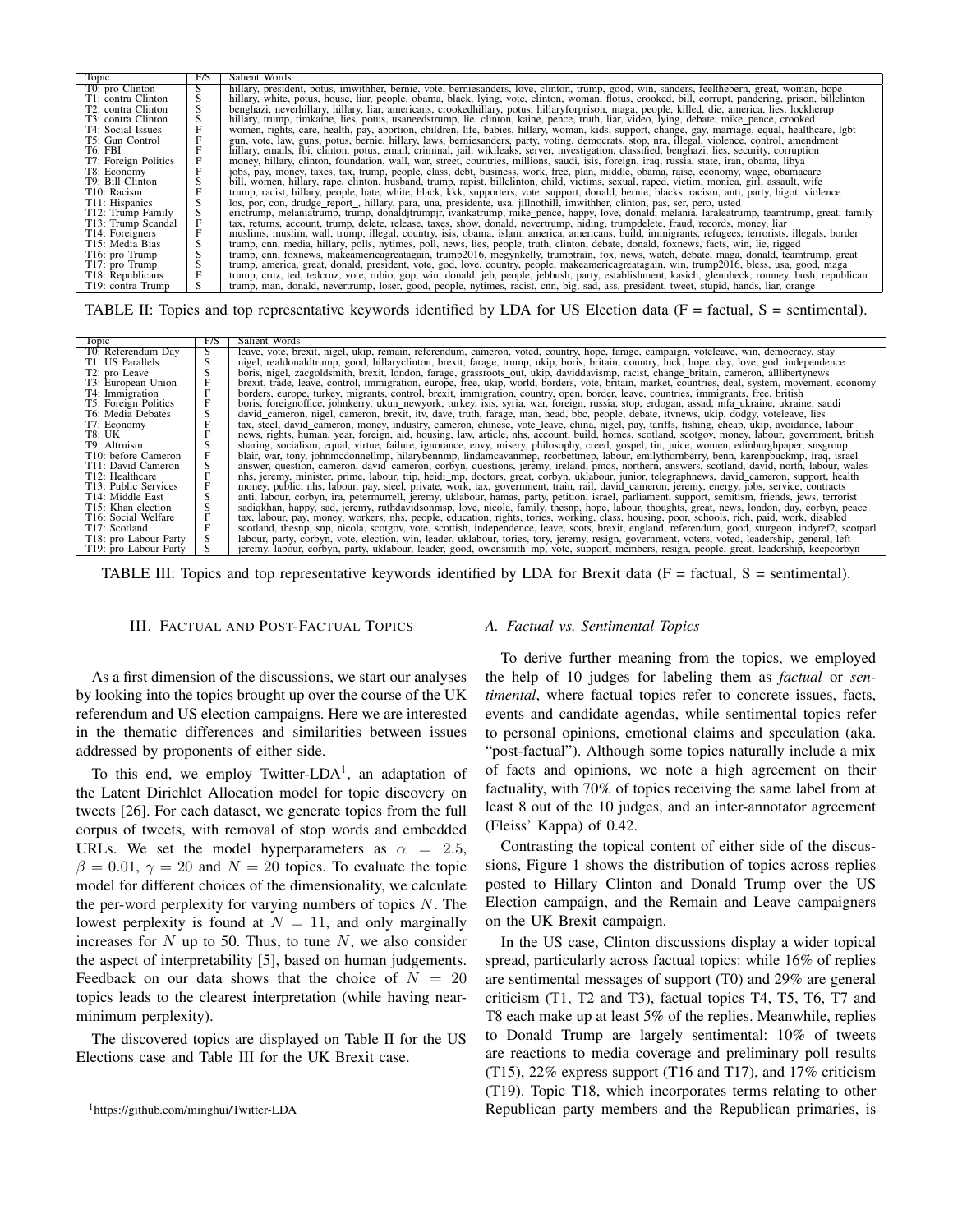

(a) US Election topics and replies to Clinton and Trump.

Fig. 1: Distribution of LDA-generated topics over replies to leaders of either stance.

the main factual topic discussed, making up 18% of replies.

The Brexit case behaves similarly, with the Leave side displaying a narrower topical focus than its adversary. 48% of replies to the Leave side express pro-Leave sentiment (T0, T1, T2), while 25% address factual topics about aspects of the European Union and immigration (T3 and T4). On the Remain side, 30% of replies are devoted to pro-Labour party sentiment (T19 and T18), while 15% and 11% discuss Scotland (T17) and welfare issues (T16), respectively.

Replies on both sides are dominated by sentimental topics, and indeed more of such topics were detected for the US Election case. The overall distribution for each dataset is shown on Table IV.

## *B. Prominent Hashtags*

The most popular hashtags are primarily sentimental in nature and often among the salient words of the LDAgenerated topics. Top hashtags #makeamericagreatagain, #trump2016 and #trumptrain, with over 30,000 combined uses, are captured in pro-Trump topics T16 and T17 of the US Election, while #crookedhillary and #neverhillary are picked up by contra-Clinton topic T2, and the #imwithher campaign motto features in pro-Clinton topic T0.

A potential exception to this pattern is #Brexit, which is picked up by factual topic T0, and thus may refer to the event itself rather than its endorsement. We find that the hashtag was much nonetheless more frequent on the Leave side, with 2,433 uses versus 685 on the Remain side.

Interestingly, we find a frequent use of Trump-related hashtags in replies to Clinton, with hashtags #trump, #trump2016, #makeamericagreat and #trumptrain appearing more than 9,000 times. This phenomenon is not expressed in the reverse direction (i.e., hardly any Clinton hashtags appear in Trump threads).

This predominantly one-sided adoption of sentimental hashtags indicates that, though adversarial in nature, the opposing sides of the discussions are not often directly confrontational: topics referring to a particular candidate or stance, both favorably and unfavorably, are usually targeted at its stakeholders. This is particularly notable on pro and contra Clinton and Trump topics, as well as pro Labour Party topics. We also note that while unfavorable topics hint at a tendency to support the opposite stance, they do not necessarily convey this explicitly.



(b) Brexit topics and replies to Leave and Remain campaigners.

| Label       | Clinton | Trump | Remain | Leave |
|-------------|---------|-------|--------|-------|
| Factual     | ).44    | 0.39  | ነ 47   | ን.4ነ  |
| Sentimental | 0.56    | 0.61  | 0.53   | 0.59  |

TABLE IV: Proportion of factual and sentimental replies to campaigners in the US Elections and Brexit.



Fig. 2: Timeline for factual (F) and sentimental (S) topic groups for Clinton (a) and Trump (b) on the US Election, and Leave (c) and Remain (d) sides of Brexit.

# *C. Evolving Topics*

To understand the relationship between activity and topical focus, we also investigate the timeline for the LDA-based topics, grouped according to their factuality. Figure 2 shows the evolution of activity, in terms of the number of tweets, of factual topics (F) and sentimental topics (S), for both Clinton and Trump in the US Election case and the Remain and Leave sides of the Brexit case. Here we see a reflection of the overall topical distribution discussed previously, with a consistent predominance of sentimental topics throughout the campaigns. The Remain side of the Brexit discussion is again the exception, with a majority of factual topics on the weeks preceding and following the May 5 elections. The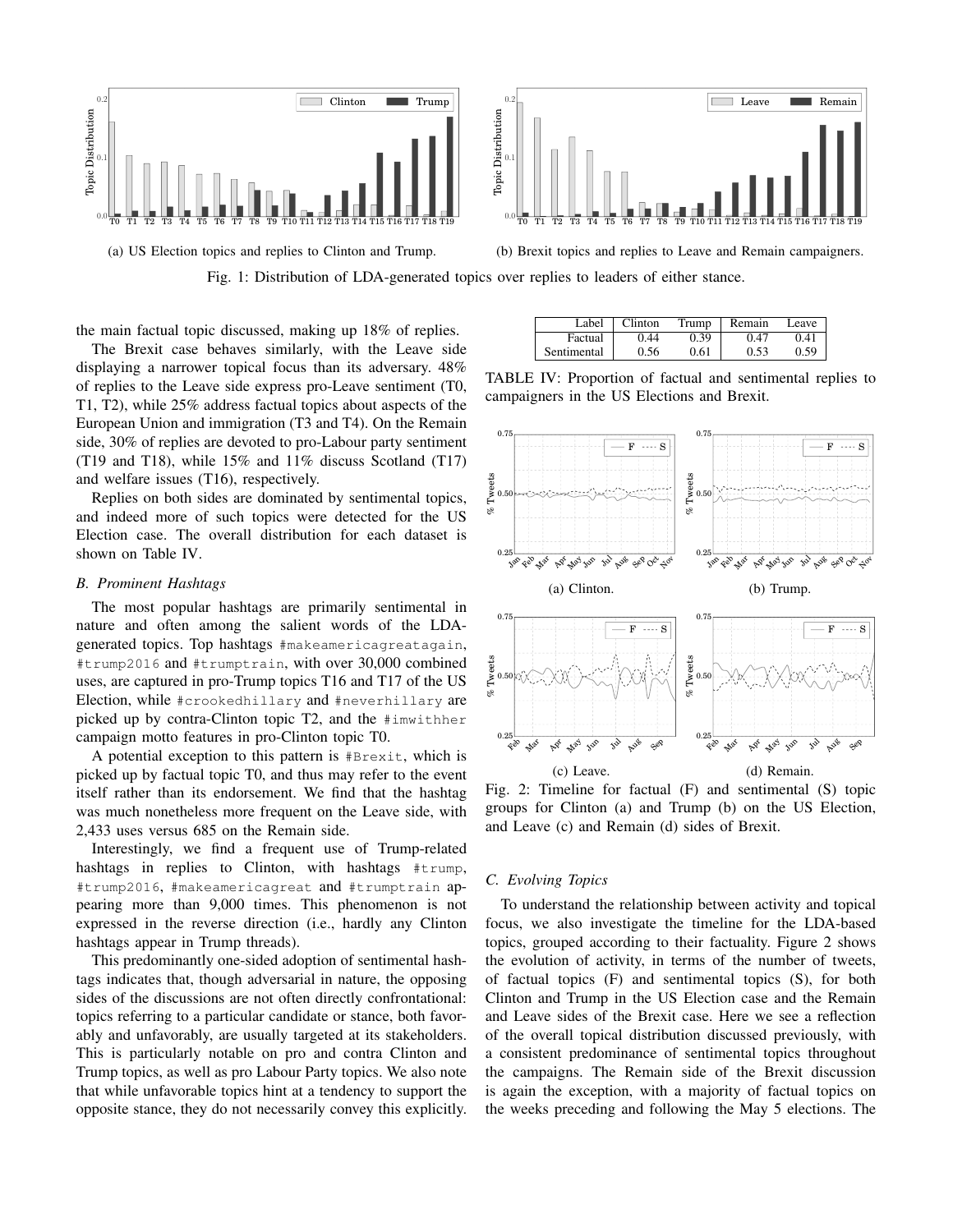weeks following the announcement of the referendum (made on February 20) also saw an increase in the discussion of factual topics on the Leave side.

Both cases see an increase of activity for sentimental topics immediately after the end of the campaigns (i.e., the election on November 8 and the referendum on June 23. Even shortly before the election, discussions on Clinton's threads displayed a trend of growing sentimental content, following the reaction to new scandals surrounding the candidate. Meanwhile, Trump saw only a slight increase in sentimental tweets around the election itself.

For the Brexit case, Remain and Leave show spikes of sentimental activity which fueled the growing discussions following the decisions. While this burst of activity quickly fades out on the Leave side, the Remain side exhibits a strong signal on sentimental topics for several weeks following the referendum. This reaction has been coined "Bregret", for British regret, in the media.

### IV. THE POWER OF POWER USERS

In this section, we turn our focus to the users involved in the discussions. In particular, we are interested in the role and influence of different kinds of users, as a function of their inclination towards either one of the two stances. We label each user according to:

- *Role*: user is either a leader (i,e., leading politician), power user or regular user;
- *Inclination*: user leaning towards stance A or stance B.

In addition to the leading figures in the discussions (e.g., Clinton and Trump), we distinguish two other kinds of users, motivated by the observation that some accounts have a high activity level that makes them unlikely to be managed by single individuals. We suspect that some of these accounts represent entire teams, either professional PR teams or (paid or volunteering) workers. To identify these, we obtained activity information from users' Twitter profiles, including: i) account life time (in days) since its creation date, ii) number of tweets ever posted (not just within the discussion at hand), iii) number of users that the account follows – called followees. We manually inspected a random sample of the accounts and labeled 50 power users and 50 regular users as the training data with the above features. We then used libsvm<sup>2</sup> [4] to classify all other users. Using 5-fold cross validation, we achieved an accuracy of 93% and 96% for the inclination and power user classification respectively in the US Election case, and 91% and 99% accuracy in the UK Brexit case. This high accuracy is in line with the significant disparity in the posting activity between regular and power users. Table V shows the breakdown of users across these three roles.

These tables also show how the three user roles are distributed over the two inclinations. To determine these values, we again trained a binary classifier for user inclination with libsvm, using all original posts from leaders on both sides as positive and negative training examples. For each user, we

| Incl.              | pro Clinton     | pro Trump | Total   |
|--------------------|-----------------|-----------|---------|
| L                  |                 |           |         |
| P                  | 5,362           | 4,851     | 10,213  |
| $\mathbf{U}$       | 167,927         | 81,861    | 249,788 |
| Total <sup> </sup> | 173,290         | 86,713    | 260,003 |
|                    | (a) US Election |           |         |
| Incl.              | pro Remain      | pro Leave | Total   |
| L                  |                 |           |         |
| P                  | 1,042           | 525       | 1,567   |
| U                  | 42,310          | 14,297    | 56,607  |
| Total              | 43,354          | 14,824    | 58,178  |
|                    |                 |           |         |

(b) UK Brexit

TABLE V: User roles and inclinations  $(L = \text{ leaders}, P = \text{power})$ users,  $U =$  regular users).

|                               | pro Clinton |         | pro Trump |         |  |
|-------------------------------|-------------|---------|-----------|---------|--|
| Incl.                         | #Tweets     | #R2U    | #Tweets   | #R2U    |  |
| L                             | 2,602       | 586,335 | 1,861     | 549,799 |  |
| P                             | 25,147      | 19,439  | 134,266   | 89,983  |  |
| U                             | 338,925     | 686,541 | 606,485   | 297,771 |  |
| (a) US Election<br>pro Remain |             |         | pro Leave |         |  |
| Incl.                         | #Tweets     |         |           |         |  |
|                               |             | #R2U    | #Tweets   | #R2U    |  |
| L                             | 1,098       | 101,193 | 539       | 72,190  |  |
| P                             | 3,529       | 2,567   | 5.991     | 5,072   |  |
| U                             | 85,455      | 56,965  | 77,582    | 83,310  |  |

TABLE VI: Activity of users and their roles  $(L =$  leaders, P  $=$  power users, U  $=$  regular users).

concatenated all her tweets into a virtual document and fed this into the trained classifier. Interestingly, we see that the remain side has twice as many power users than the leave side, whereas in the US election case the number of power users is roughly the same for both sides.

#### *A. Activity and Influence of Users*

To assess the influence of users, we use two different metrics: i) their tweet activity in the scope of the adversarial discussion, and ii) the degree to which other users followed up on tweets by replying to them. Table VI shows statistics for these metrics, for each of the US and UK cases. The first metric is given by the number of tweets made by each user category. The follow-up metric is given by #R2U: the number of replies from others in response to users in the different categories.

Table VI shows that power users had a much higher share of activity in the Trump camp than in the Clinton camp. Trumpinclined power users were responsible for 12% of all replies to either candidate, whereas less than 3% of the replies were made by Clinton-inclined power users. The absolute numbers on the pro-Trump side are interesting as well: 134,000 tweets by power users and nearly 606,000 by regular users. This should be interpreted against the fact that Trump-initiated threads include a total of 550,000 tweets. This means there was a large number of pro-Trump tweets among replies to Clinton threads, and a substantial share of these were made by power users. In the reverse direction, this effect cannot be observed.

<sup>2</sup>https://www.csie.ntu.edu.tw/ cjlin/libsvm/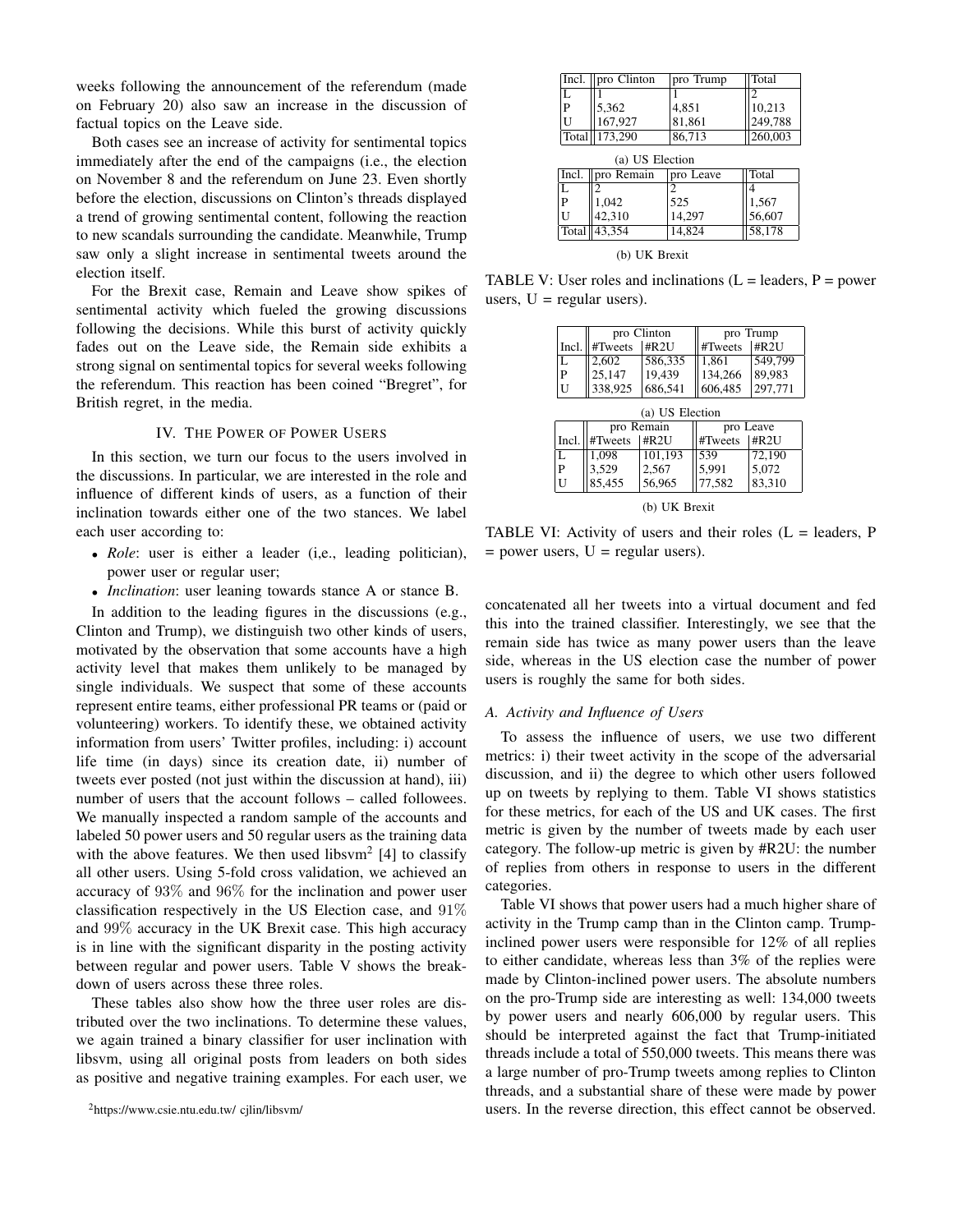

Fig. 3: Activity of power users.

As figure 3 shows, power users play a more significant role in supporting Trump and Leave respectively.

The #R2U numbers in Table VI confirm this interpretation, and furthermore show that the tweets by power users had additional influence by attracting lots of replies from others.

Compared to the US case, power users in the Brexit case were much less active and showed no indication of one side "hijacking" the other side's posts. As our notion of power users is given by the account's activity over its entire lifetime, rather than activity strictly within the adversarial discussion, this low activity profile is not entirely unexpected. Manual sampling reveals long-lived accounts that were active on earlier or other political topics, but seldom engaged in replying to one of the Remain or Leave leaders.

### *B. Combined View of Topics and Users*

To conclude our analyses, we look into affinities between different user roles and the topics of discussion we identified in Section 3, with the goal of further investigating the impact of users in the themes and activity levels of the adversarial discussions.

In the US case, the most expressive topics for the leaders (Clinton and Trump themselves) are pro-candidate topics T0 and T17, encompassing 25% and 22% of tweets made by each respective candidate. In addition to these, topics T15 (Media Bias), T1 (contra-Clinton) and T19 (contra-Trump) also received considerable attention from regular users and together make up 37% of all their tweets.

Interestingly, the biggest difference between power users and regular users are also seen in pro- and contra-Trump topics T16 and T19, with the latter receiving more attention among power users: 8% of their tweets fall into topic T16, compared to 4% of tweets by regular users. In the opposite direction, while T19 is still well represented in tweets by power users, it receives the most attention from regular users and ranks as the most expressive topic for this user group. A similar pattern can be seen in contra-Clinton topics, which receive a slightly smaller share of activity from power users. Thus, activity on pro- and contra-candidate topics suggests that regular users tended to engage in more critical discussions about each party, while power users and leaders were mostly concerned with endorsing or promoting either side.

In the UK case, T0 (Referendum day) is among the strongest topics for all three user categories, accumulating 27% of all tweets made by the Leave campaign leaders, 9% of tweets made by power users and 8% of tweets by regular users. In contrast, less than 1% of the Remain campaign leaders' posts feature in this topic, with most of their activity going into topics T17 (Scotland), T15 (Sadiq Khan's mayoral election) and T19 (pro-Labour party). These are more closely related to the political leaders themselves, as well as the other political events they were involved in, than to topics pertaining to the referendum and its implications. We recall from Section III that while such factual topics were discussed by both sides of the campaign and by both user groups, no explicit Pro-Remain topic could be identified from the dataset.

Pro-Leave topic T2 saw the largest difference of activity, encompassing 9% of tweets by power users and less than 5% by regular users. As in the US case, such topics expressing support for one side of the campaign tend to be most polarizing, not only in sentiment but in the attention they receive from different user groups.

# V. RELATED WORK

Twitter Analyses: Social media like Twitter have been studied as a source for a wide variety of analyses. These aim to understand (and sometimes predict) the dissemination and virality of topics (e.g., [12], [14]), identify influential users (e.g, [2], [23]) and characterize their behavior, study spatial and temporal patterns of hot topics and user activities (e.g., [6], [25]). Several of these prior works are based on latent topic models (e.g., [20], [26]), typically using variants of LDA [3] or word2vec [16].

Polarized Topics: Identifying controversial topics and their polarized stances has received considerable attention in the literature. Prior work has largely focused on analyzing, modeling and predicting the political leaning of users (e.g., [7], [24]). A fundamental approach to measuring the amount of controversy in social media discussions is presented in [10] and further expanded in [11] to cover the evolution of polarizing discussions. The recent work of [21] studied the role of echo chambers in biased discussions, and proposes countermeasures to polarization.

Political Campaigns: Closest in spirit to this paper is the prior work on analyzing the 2012 US presidential election, based on Twitter data. [22] presents a tool for user sentiments in this context. Other studies on political campaigns or major incidents and their aftermaths have covered the 2008 German parliament election [19], the 2012 US primaries [15], the 2015 Scottish Independence referendum [9], and elections in developing countries [1]. [13] presents an approach for gauging the slant of political news consumption on Twitter, according to the activity of Republican and Democrat-leaning users. Though general analytics such as [17] have emerged, we are not aware of any in-depth analyses of social media discussions surrounding the 2016 US election campaign or the UK Brexit referendum.